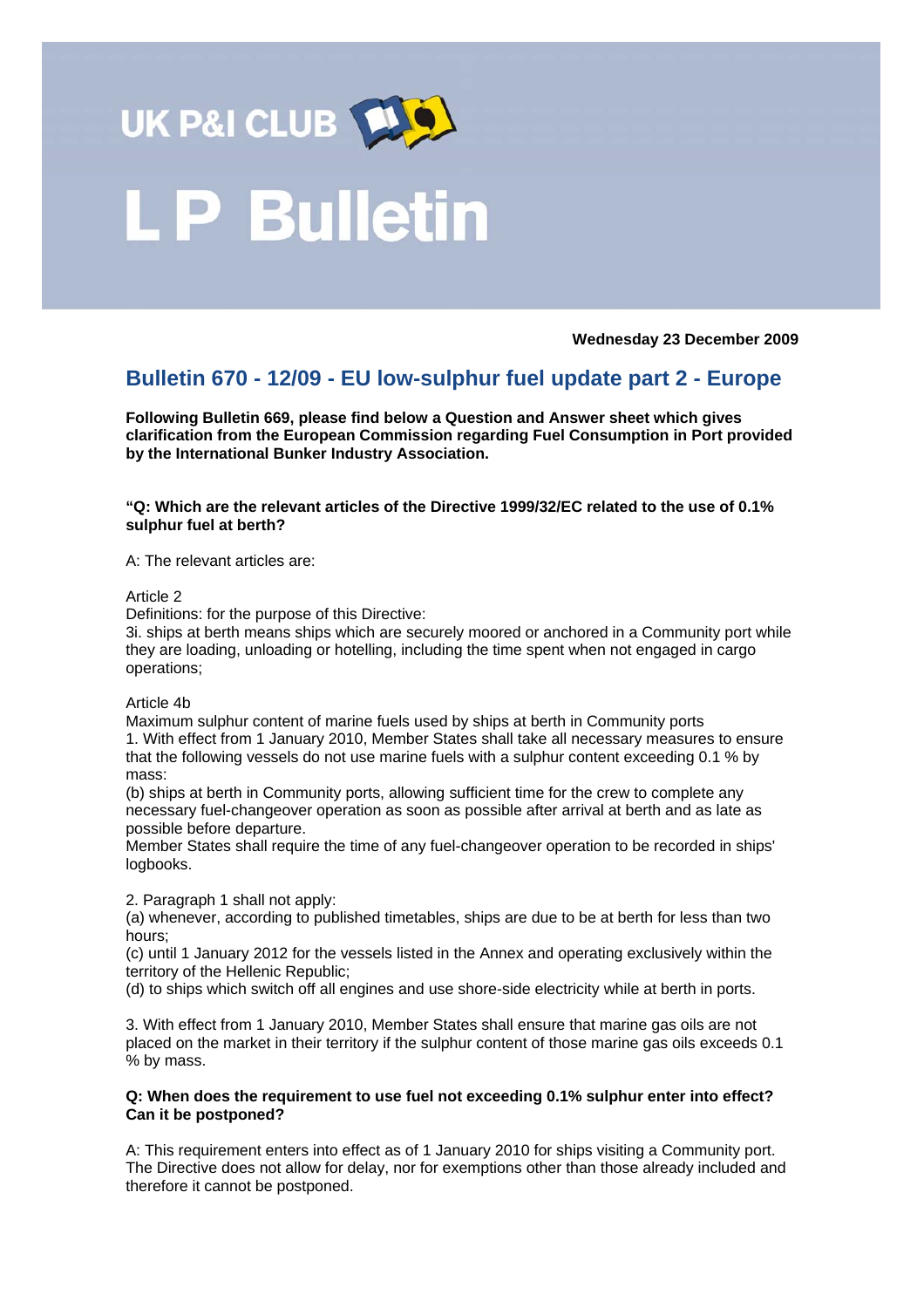# **Q: Is a ship exempted in case the changeover of fuel is unsafe because the necessary modifications to the ship (or ships boiler) have not yet been implemented?**

A: No. The obligation for ships to use 0.1% sulphur content in fuel while at berth is the requirement of Directive 2005/33/EC (amending Directive 1999/32/EC) which was already published in 2005. The time that has been available to prepare does not justify such claim for exemption based on alleged emergency situations.

# **Q: In which ports does the requirement to use fuel not exceeding 0.1% sulphur apply?**

A: This requirement applies in all Community ports, including inland ports, but excepts ports in the French oversees departments, the Azores, Madeira and the Canary Islands.

#### **Q: The ship is entering in a Community port or manoeuvring inside the port. Does this ship have the obligation to use fuel not exceeding 0.1% sulphur?**

A: No, this fuel requirement only applies on ships at berth, meaning securely moored or anchored in a port.

#### **Q: If a ship already has marine gas oil on board, exceeding 0.1% sulphur, can it continue using this fuel after 31 December 2009, until it needs to refuel?**

A: No. As of 1 January 2010 only fuel not exceeding 0.1% sulphur can be used. It is not allowed to burn non-compliant fuel, even if that fuel was bunkered before the date of entry into force.

# **Q: At which moment does a ship have to changeover fuel?**

A: The requirement applies on ships at berth, meaning as from the moment when the ship is securely moored or has anchored in port. But the Directives give a margin of sufficient time for the crew to complete the necessary fuel-changeover operations as soon as possible after arrival at berth. The changeover of fuel has to be done in all engines and boilers onboard the ship which are kept running while at berth.

#### **Q: What if the ship intends to stay at berth for less than two hours?**

A: Only ships operating on a published timetable AND staying in a port for less than two hours are exempt. Other ships, regardless of total time foreseen to stay at berth, shall comply with the fuel obligation and start fuel-changeover when at berth, meaning as soon as possible after being securely moored at berth or at anchor in the port.

#### **Q: If a ship is anchored outside the port, does it have to use 0.1% sulphur fuel?**

A: No. The requirement only applies to ships at berth, meaning securely moored or anchored in a Community port.

# **Q: What should be considered as "port" and when is a ship outside of a port?**

A: Directive 1999/32/EC does not contain a definition of port area. Article 11 of the UN Convention on the Law of the Sea, UNCLOS, does define ports as: For the purpose of delimiting the territorial sea, the outermost permanent harbour works which form an integral part of the harbour system, are regarded as forming part of the coast. Off-shore installations and artificial islands shall not be considered as permanent harbour works. However, as the delimitations (area) of the port is established by the Competent Authority in each single Member State and not by the Directive, any further consultation should be done with the respective authorities.

#### **Q: Can LNG-carriers comply with the standard while burning a mixture of boil off gas and heavy fuel oil?**

A: The current text of the Directive does specify that no use of fuel containing more than 0.1% sulphur is allowed. However, as an alternative to using this low sulphur fuel, Member States may allow ships to use an approved emission abatement technology. The Commission is of the opinion that the technology to use both LNG and HFO does constitute such equivalent, provided that the mixture is such that the resulting emissions of sulphur dioxide are equal to or lower than